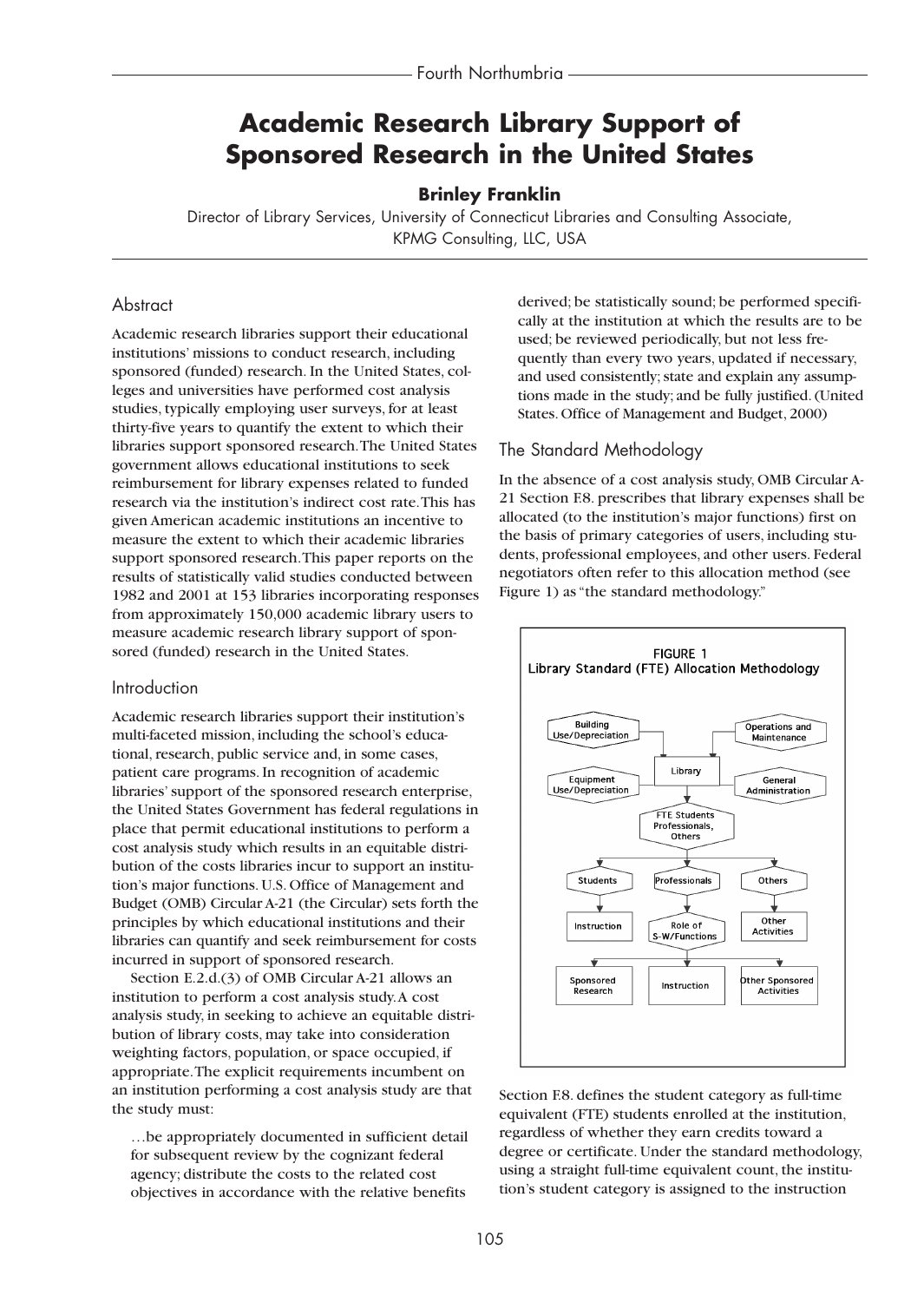function.The second category of users, professional employees, consists of the full-time equivalent of all faculty members and other professional employees. Expenses incurred for professional employees are assigned to the institution's major functions in proportion to the salaries and wages of all faculty members and other professional employees applicable to those functions. Finally, the other users category, defined as all other users of library facilities, is assigned to the other institutional activities function.

OMB Circular A-21, Section F.8. fails to address several key issues. It does not adequately define "professional employees" and its student and employee counts are based on potential library users on campus as opposed to actual library users.The Circular's reference to other users as "all other users of library facilities" fails to recognize that, unless a library identifies every individual utilizing library facilities, the institution cannot quantify this category of users. Section F.8. also fails to articulate how graduate research assistants should be distributed to the student and professional employee full-time-equivalent categories.

The standard methodology assumes that each individual FTE requires or receives the same level of support from expenditures for library facilities, materials and services. Librarians know this assumption to be false, both intuitively and empirically.Allocating the cost of a highly specialized, extremely expensive research journal to undergraduate students and doctoral-level researchers equally based on full-time-equivalent head counts is inaccurate.The allocation of library facilities costs using the standard method is also inherently an inequitable cost assignment relative to the benefits derived by library users because the library building is generally assumed to be used most intensively by students. (Schulz, 1983)

The standard methodology provides an educational institution with a relatively easy summary allocation of library costs. It fails, however, to account for the variation in library services, collections, and facilities and their accompanying costs as well as the differential usage of the library by diverse library users.The standard methodology is an abbreviated cost allocation approach for calculating academic library support for sponsored research that fails to address the complexities of academic research library operations and its benefits to actual users.

### Early Academic Efforts to Measure Research Usage

There were at least several early pioneering efforts to measure research use of libraries, including noteworthy studies at Stanford University in 1964, the University of Pennsylvania in 1967 and Columbia University in 1969. The Columbia study included a special user survey and twelve types of surveys to sample 1300 randomly selected faculty members, senior research staff, administrative staff, research technicians and assistants, and

graduate assistants from a total student and faculty population of 24,000. Ellis Mount and Paul Fasana articulated the classic problem historically facing academic libraries as they attempt to quantify the cost of providing research services:"…the library counted the number of items purchased and processed, but little was known about how or by whom these materials were used." (Mount and Fasana, 1972)

A similar sentiment was reported in an article on a study conducted at Purdue University:

Satisfactory methods for allocating library costs between research and instruction in conventional academic libraries have not been developed.When faculty members or graduate students borrow materials from the library, the only way of determining how the material is to be used is to ask. (Drake, 1975)

### The KPMG Library Cost Analysis Study Methodology

KPMG (then known as Peat, Marwick, Mitchell) began conducting library cost analysis studies in 1982.The KPMG study, utilizing a consistent approach over time, has since been performed forty-six times in 153 libraries at thirty-one educational institutions.The KPMG study, developed by the author and Greg Baroni, currently the Principal-in-Charge of KPMG LLC Consulting's Higher Education Consulting Practice, evolved from a methodology developed in 1977 by Baroni and Linda Crismond, then Assistant University Librarian at the University of Southern California.The KPMG study has proven itself to be consistent with other reported reliable techniques for interrelating academic libraries' costs and services. (See, for example, Kantor, 1985)

In 1990, KPMG contracted with two statisticians, C. Mitchell Dayton and N.J. Scheers, to determine appropriate sample sizes for different types of research libraries when estimating sponsored research use with a 95% confidence level and a standard error rate of 5% or less. Dayton and Scheers reported that five components of the standard error had to be estimated to calculate sample size accurately when determining the ratio estimator for sponsored research: the ratio estimator itself (research use/total use); the coefficient of variation for research use; the coefficient of variation for total use; the correlation between research use and total use, and the standard error of the ratio estimator. Moreover, Dayton and Scheers determined that 96% of the variance in the standard error for actual library user survey data derived from sample size, the ratio estimator, and the coefficient of variation for research use.

For use in future studies, Dayton and Scheers compiled sample size tables for library user surveys to estimate sponsored research use as a proportion of total library use for libraries ranging from 5% to 70% sponsored research with standard errors of the ratio at .02, .03, and .05.At a library where 10% of total usage sup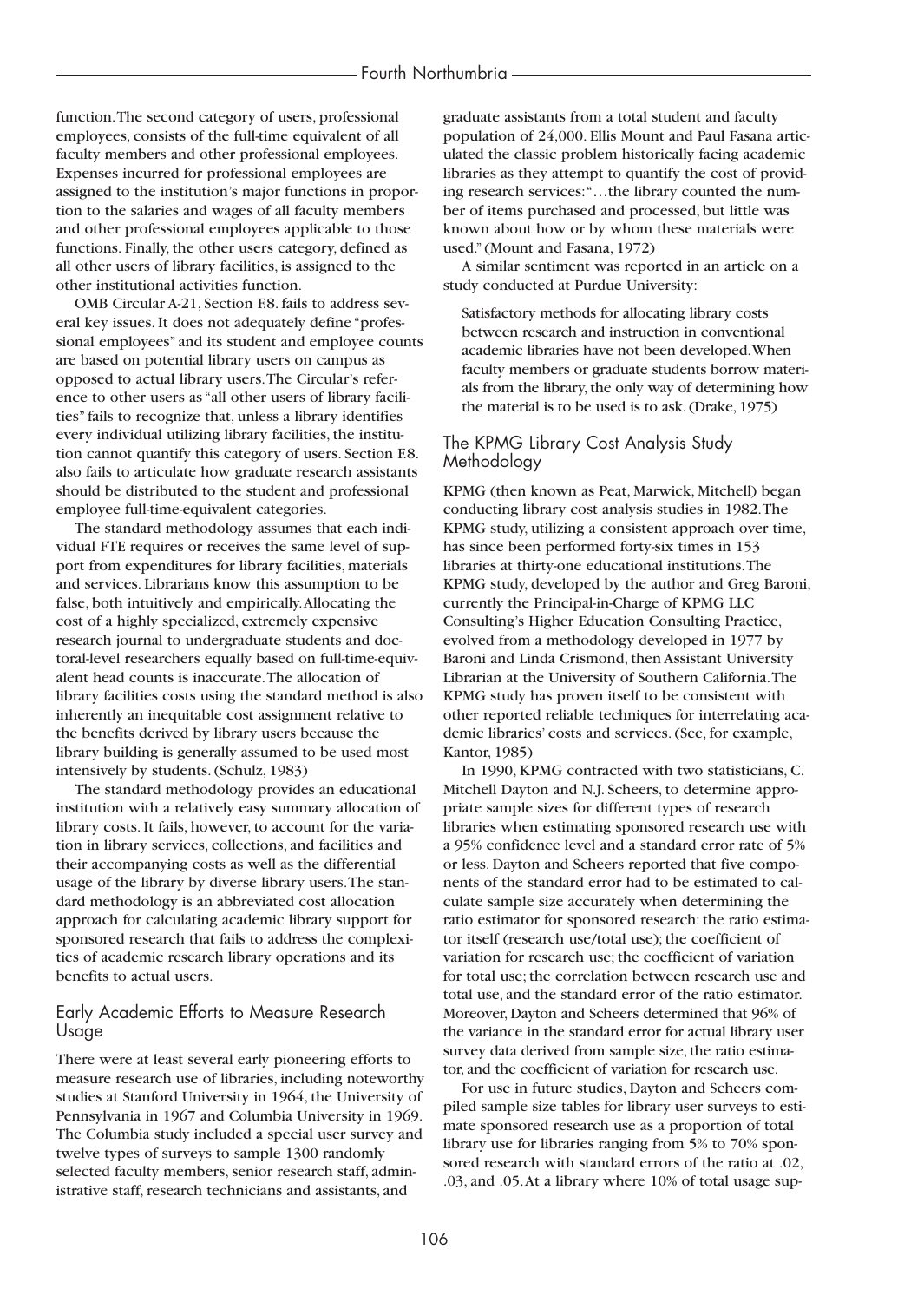ports sponsored research, for example, a sample size of 719 respondents typically yields a confidence level of 95% and a standard error of plus or minus two percent. For a library with 30% sponsored research usage, a sample size of 1625 typically yields a confidence level of 95% and a standard error of plus or minus three percent. (Dayton and Scheers, 1990)

The basic library cost analysis study methodology employed by KPMG has been published previously (Franklin, 1989) and presented at cost accounting workshops.An overview is depicted graphically in Figure 2.



As Figure 2 depicts, a surveyed library's direct and indirect expenses are assigned to cost centers that correspond to the library's principal activities. Once the library's total costs are analyzed and assigned to the appropriate cost center they are assigned to functions such as sponsored research, instruction, and other activities using the results of library user surveys.

The purpose of the user surveys is to estimate the percentage of total library use associated with sponsored research for each of the library's major activities. Each cost center identified has a corresponding allocation base with usage data collected from the library user surveys (e.g., circulation costs are allocated based on circulation usage reported during the user surveys).

The surveys involve the selection of a random sample of time periods for conducting each survey, distribution and collection of the survey forms at the library and an estimation of the proportion of library activities which are attributable to sponsored research.When conducting the library user surveys, a time sampling procedure is used in which all library users are surveyed for a specified number of time periods during the year.A random sample of two-hour time periods using a monthly stratification is then selected.The actual date and time periods within each month are determined randomly using a random number generator.

For any given randomly selected two-hour time period, a census of library users is conducted.The procedure involves distributing the survey forms as users arrive at the library and at the same time, surveyors request information concerning user category (e.g., undergraduate student, graduate student, faculty/staff, other). Completed forms are collected from users as they leave the library.A non-response rate is calculated for each user category so that non-respondent use can also be estimated and factored into the allocation base.

The library user survey is based on the random moments sampling technique. User survey forms are distributed to all persons entering the Library during randomly scheduled two-hour survey intervals and users are asked to return their completed survey forms as they leave the library.

Concurrent with the in-house survey being conducted, remote library users are also surveyed as they access electronic services purchased by the library. During the same randomly selected two-hour survey periods throughout the year that in-house surveys are conducted, library users are presented with a brief survey screen when they select one of the electronic databases or full-text products offered by the library. Users indicate their classification (e.g., undergraduate student), affiliation (e.g., College of Arts and Sciences), location (e.g., at home), and purpose of use (e.g., sponsored research) from a set of drop-down menus.

#### Findings

The thirty-one institutions where the KPMG library cost analysis study has been conducted include twentyfive of the one hundred largest recipients of science and engineering research development in the United States. (National Science Foundation, 2000)

The thirty-one research universities studied represent nineteen public institutions and twelve private universities.The universities are also geographically diverse: four from northeastern states; seven from mid-Atlantic states; seven from southeastern states; five from the mid-west; six from the southwest; and two from the far west.

Data collected at the thirty-one schools demonstrates that the proportion of sponsored research use to total library use varies considerably by type of library.Table 1 summarizes the average percentage of sponsored research use as a percentage of total library use at three groups and twelve distinct types of libraries.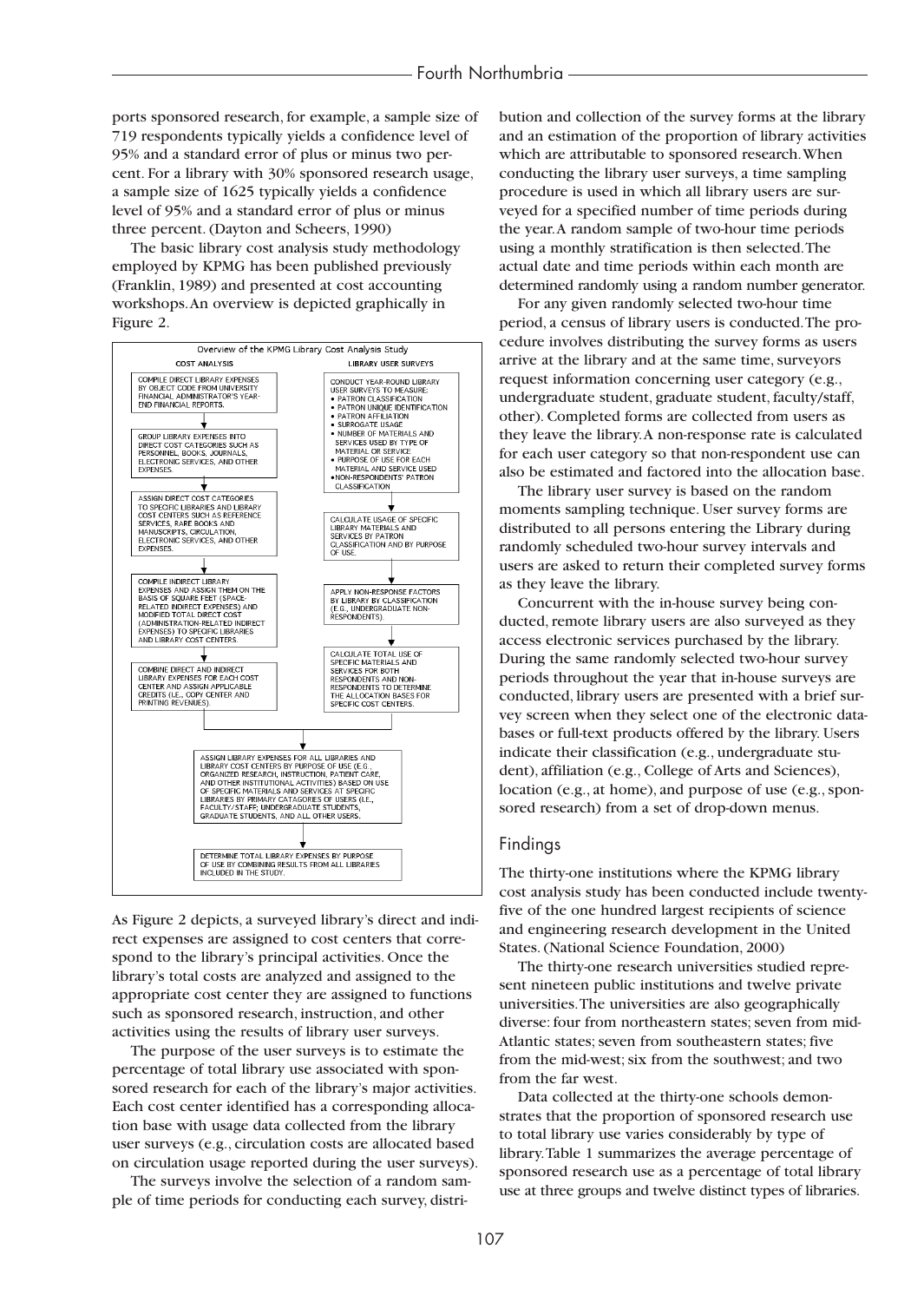| <b>Main and Medical Libraries</b><br>(n=number of libraries)                                   | Mean Value,<br>Sponsored<br><b>Research</b><br><b>Usage</b> | Median Value,<br>Sponsored<br><b>Research</b><br><b>Usage</b> | High Value/<br><b>Low Value</b> | <b>Standard</b><br><b>Deviation</b> |
|------------------------------------------------------------------------------------------------|-------------------------------------------------------------|---------------------------------------------------------------|---------------------------------|-------------------------------------|
| Main Libraries (Undergraduate,<br>Graduate, or<br>Undergraduate/Graduate<br>Combined) $(n=31)$ | 11.5%                                                       | 10.9%                                                         | 20.8%/3.5%                      | 4.54                                |
| <b>Medical and Health Sciences</b><br>Libraries $(n=36)$                                       | 25.3%                                                       | 25.9%                                                         | 38.7%/11.2%                     | 5.85                                |
| Math/Physics/Astronomy<br>Libraries $(n=22)$                                                   | 34.9%                                                       | 37.0%                                                         | 49.0%/14.7%                     | 9.39                                |
| Engineering Libraries $(n=15)$                                                                 | 24.3%                                                       | 22.4%                                                         | 60.7%/8.8%                      | 12.26                               |
| Earth Sciences/Geology/<br>Oceanography Libraries<br>$(n=15)$                                  | 28.1%                                                       | 25.5%                                                         | 44.3%/21.9%                     | 9.50                                |
| Chemistry/Pharmacy/Chemistry<br>and Pharmacy Libraries<br>$(n=14)$                             | 40.2%                                                       | 33.3%                                                         | 62.1%/30.3%                     | 11.66                               |
| Veterinary Libraries (n=4)                                                                     | 16.2%                                                       | 17.5%                                                         | 28.0%/15.9%                     | 9.41                                |
| Biology Libraries (n=4)                                                                        | 25.2%                                                       | 22.6%                                                         | 30.3%/22.2%                     | 3.63                                |
| Law Libraries $(n=4)$                                                                          | 11.9%                                                       | 11.6%                                                         | 14.5%/9.6%                      | 2.03                                |
| Social Work Libraries $(n=4)$                                                                  | 19.1%                                                       | 19.8%                                                         | 26.5%/9.1%                      | 6.33                                |
| Education Libraries $(n=2)$                                                                    | 14.1%                                                       | 14.1%                                                         | 15.6%/12.6%                     | 1.50                                |
| Business Libraries (n=2)                                                                       | 6.3%                                                        | 6.3%                                                          | 10.4%/2.3%                      | 4.08                                |

#### **Table 1:** Sponsored Research Usage by Type of Library

Table 1 also illustrates that there is considerable variation in sponsored research usage at even the same type of library.The high and low values for sponsored research usage are disparate and the standard deviations are high at virtually every type of library studied.These findings underscore the diverse characteristics of both individual libraries and the academic communities they serve.

The data collected from library user surveys also permits an analysis of how specific materials and services at different types of libraries support sponsored research (see Tables 2-4).The survey forms generally differentiated between library collections used in the library, library materials checked out, and library services used (e.g., reference, interlibrary loan, bibliographic instruction).Within each type of library, research usage was generally comparable for library materials used in-house, library materials checked out, and library services used.The veterinary libraries were an exception.

When specific materials and services were analyzed for their support of sponsored research, the interlibrary loan service showed the greatest proportional support for sponsored research at all types of libraries except education libraries, where a larger percentage of owned journal use supported sponsored research. Journal use was almost invariably second highest after interlibrary loan use in its percentage of use related to sponsored research at all other types of libraries.

Electronic services use supporting sponsored research generally mirrored the same level of support exhibited by the general use of library materials and services at almost all types of libraries.The exceptions were the veterinary science and biology libraries surveyed.At veterinary libraries, an average of 41.4% of electronic services use supported sponsored research, compared to 22.5% for library materials used in house, 12.7% for library materials checked out, and 28.9% for library services used.At biology libraries, an average of 33.1% of electronic services use supported sponsored research, compared to 26.3% for library materials used in house, 21.5% for library materials checked out, and 22.4% for library services used.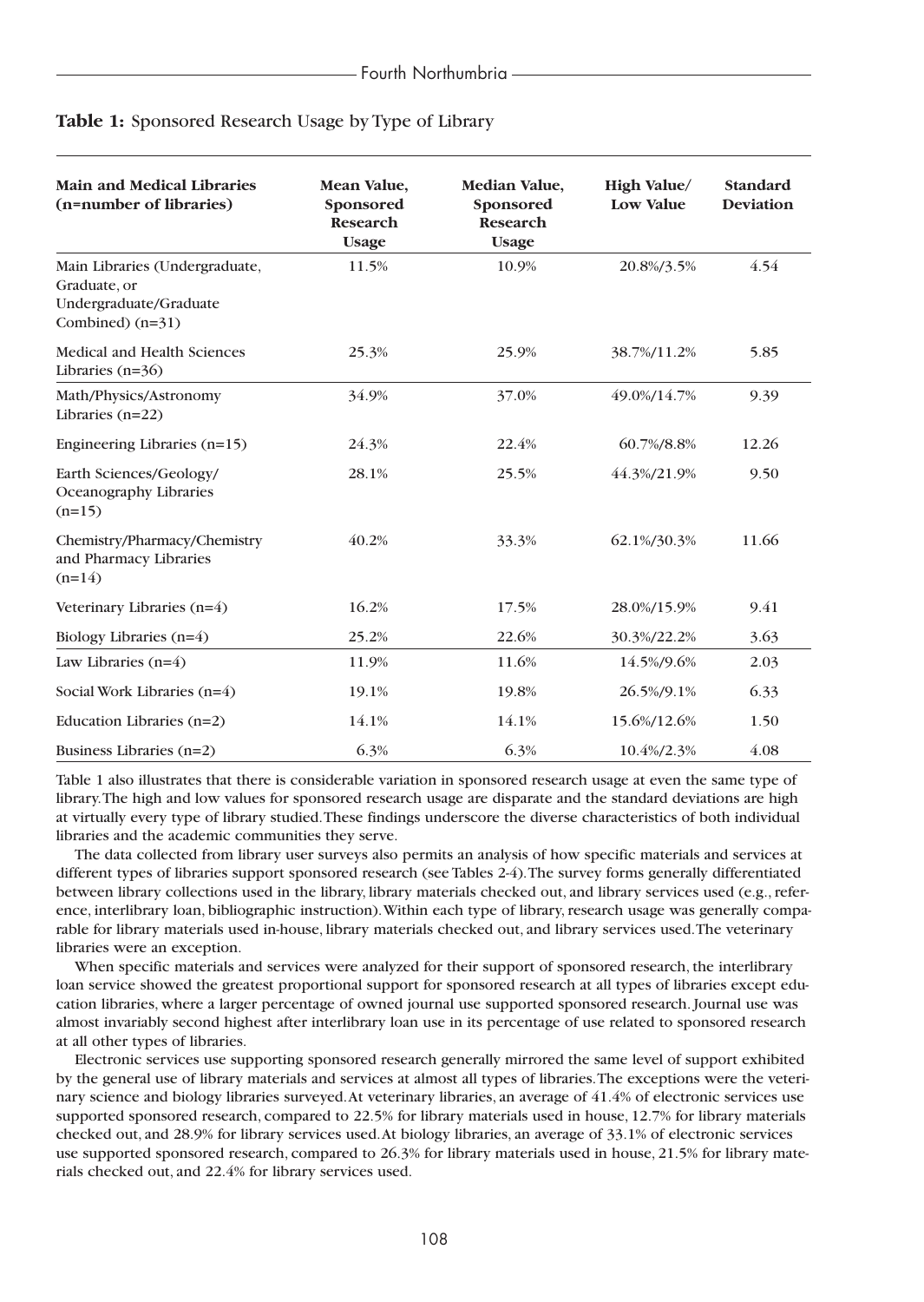|                                                                                 | <b>General Materials &amp; Services</b>                        |                                                      |                                           | <b>Specific Materials &amp; Services</b>    |                               |                                    |
|---------------------------------------------------------------------------------|----------------------------------------------------------------|------------------------------------------------------|-------------------------------------------|---------------------------------------------|-------------------------------|------------------------------------|
| Main and<br><b>Medical</b><br><i>Libraries</i><br>$(n=number)$<br>of libraries) | Library<br><b>Materials</b><br><b>Used In-</b><br><b>House</b> | Library<br><b>Materials</b><br><b>Checked</b><br>Out | Library<br><b>Services</b><br><b>Used</b> | Electronic<br><b>Services</b><br><b>Use</b> | <b>Journals</b><br><b>Use</b> | Interlibrary<br>Loan<br><b>Use</b> |
| Main $(n=31)$                                                                   |                                                                |                                                      |                                           |                                             |                               |                                    |
| Mean                                                                            | 12.1%                                                          | 12.0%                                                | 12.8%                                     | 11.8%                                       | 13.1%                         | 22.7%                              |
| Median                                                                          | 12.1%                                                          | 11.7%                                                | 13.1%                                     | 12.3%                                       | 12.7%                         | 21.3%                              |
| High/Low                                                                        | 20.3%/4.3%                                                     | 22.9%/3.5%                                           | 21.5%/3.9%                                | 17.7%/4.7%                                  | 24.9%/4.5%                    | 46.5%/3.2%                         |
| <b>Std</b>                                                                      | 4.57                                                           | 5.17                                                 | 4.77                                      | 4.22                                        | 5.39                          | 10.66                              |
| Deviation                                                                       |                                                                |                                                      |                                           |                                             |                               |                                    |
| Medical $(n=36)$                                                                |                                                                |                                                      |                                           |                                             |                               |                                    |
| Mean                                                                            | 25.9%                                                          | 25.2%                                                | 25.3%                                     | 25.9%                                       | 31.2%                         | 33.6%                              |
| Median                                                                          | 26.7%                                                          | 25%                                                  | 25.9%                                     | 23%                                         | 31.3%                         | 32.8%                              |
| High/Low                                                                        | 35.1%/10.4%                                                    | 39.9%/7.9%                                           | 46.2%/10.9%                               | 47.3%/13.7%                                 | 42.9%/11%                     | 59.1%/7.1%                         |
| <b>Std</b>                                                                      | 5.67                                                           | 8.17                                                 | 7.85                                      | 8.12                                        | 6.56                          | 12.24                              |
| Deviation                                                                       |                                                                |                                                      |                                           |                                             |                               |                                    |

# **Table 2:** Research Use of Specific Library Materials and Services

**Table 3:** Research Use of Specific Library Materials and Services

| <b>General Materials &amp; Services</b> |                                 |                             | <b>Specific Materials &amp; Services</b> |                               |                        |                      |
|-----------------------------------------|---------------------------------|-----------------------------|------------------------------------------|-------------------------------|------------------------|----------------------|
| <b>Science</b><br><b>Libraries</b>      | Library<br><b>Materials</b>     | Library<br><b>Materials</b> | Library<br><b>Services</b>               | Electronic<br><b>Services</b> | Journals<br><b>Use</b> | Interlibrary<br>Loan |
| $(n=number)$<br>of libraries)           | <b>Used In-</b><br><b>House</b> | <b>Checked</b><br>Out       | <b>Used</b>                              | <b>Use</b>                    |                        | <b>Use</b>           |
| Earth Sciences (n=15)                   |                                 |                             |                                          |                               |                        |                      |
| Mean                                    | 27.4%                           | 28.5%                       | 23.3%                                    | 32.2%                         | 34.0%                  | 36.7%                |
| Median                                  | 25.6%                           | 30%                         | 23.9%                                    | 27.7%                         | 30.1%                  | 33.3%                |
| High/Low                                | 43.8%/8.5%                      | 48.4%/3.3%                  | 36.5%/2.6%                               | 50%/5.3%                      | 55.8%/15.9%            | 63.6%/18.2%          |
| Std                                     | 10.17                           | 12.59                       | 12.89                                    | 18.52                         | 11.91                  | 18.61                |
| Deviation                               |                                 |                             |                                          |                               |                        |                      |
| Math/Physics (n=22)                     |                                 |                             |                                          |                               |                        |                      |
| Mean                                    | 31.8%                           | 29.6%                       | 26.3%                                    | 22.6%                         | 40.1%                  | 38.8%                |
| Median                                  | 31.8%                           | 26.2%                       | 26.9%                                    | 25%                           | 43.1%                  | 37.5%                |
| High/Low                                | 49.1%/15.5%                     | 51.9%/11.2%                 | 50%/12.2%                                | 41.7%/8.6%                    | 62.6%/13.1%            | 71.4%/5.6%           |
| <b>Std</b>                              | 9.95                            | 13.78                       | 9.82                                     | 9.67                          | 13.51                  | 30.42                |
| Deviation                               |                                 |                             |                                          |                               |                        |                      |
| Engineering $(n=15)$                    |                                 |                             |                                          |                               |                        |                      |
| Mean                                    | 24%                             | 27.4%                       | 25.1%                                    | 25.1%                         | 28.6%                  | 28.8%                |
| Median                                  | 22.9%                           | 26.8%                       | 20.6%                                    | 19.0%                         | 26.1%                  | 28.8%                |
| High/Low                                | 56.9%/11.2%                     | 71.9%/7.6%                  | 72.7%/10.3%                              | 72.7%/9.3%                    | 56.3%/14.5%            | 50%/3.2%             |
| Std                                     | 11                              | 15.9                        | 16.18                                    | 17.84                         | 10.45                  | 16.87                |
| Deviation                               |                                 |                             |                                          |                               |                        |                      |
| Chemistry $(n=14)$                      |                                 |                             |                                          |                               |                        |                      |
| Mean                                    | 42.8%                           | 45.7%                       | 40.1%                                    | 32.8%                         | 48.8%                  | 49.4%                |
| Median                                  | 40.8%                           | 41.4%                       | 35.6%                                    | 37.9%                         | 51.4%                  | 50%                  |
| High/Low                                | 63.9%/25%                       | 68.1%/24.0%                 | 60%/19.5%                                | 56.4%/8.3%                    | 72.9%/29.4%            | 92.3%/9.5%           |
| Std                                     | 12.15                           | 13.44                       | 12.37                                    | 14.16                         | 12.67                  | 37.55                |
| Deviation                               |                                 |                             |                                          |                               |                        |                      |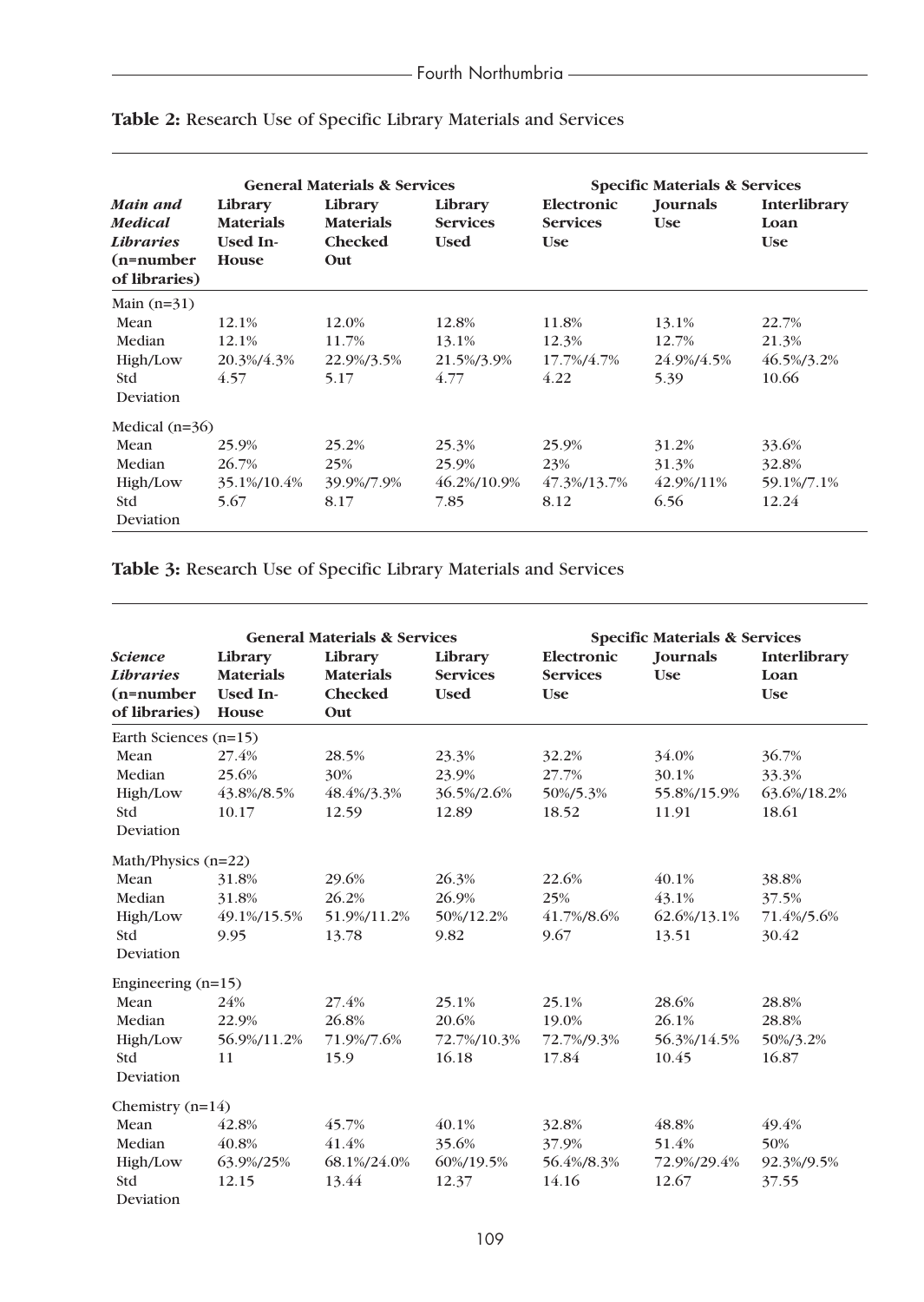| Veterinary $(n=4)$ |             |            |             |             |             |             |
|--------------------|-------------|------------|-------------|-------------|-------------|-------------|
| Mean               | 22.5%       | 12.7%      | 28.9%       | 41.4%       | 28.9%       | 57.14%      |
| Median             | 25.3%       | 11.5%      | 31.9%       | 41.4%       | 28.9%       | 57.14%      |
| High/Low           | 27.7%/14.4% | 20%/6.7%   | 38.3%/16.7% | 50.9%/31.9% | 38.4%/19.4% | n.a.        |
| <b>Std</b>         | 5.81        | 5.51       | 9.06        | 9.52        | 9.48        | n.a.        |
| Deviation          |             |            |             |             |             |             |
| Biology $(n=4)$    |             |            |             |             |             |             |
| Mean               | 26.3%       | 21.5%      | 22.4%       | 33.1%       | 35.6%       | 38.1%       |
| Median             | 26.3%       | 20.7%      | 17.6%       | 33.1%       | 35.6%       | 38.1%       |
| High/Low           | 29.6%/22.9% | 38.3%/6.3% | 50%/4.4%    | 50%/16.3%   | 42.2%/29.3% | 61.9%/14.3% |
| <b>Std</b>         | 2.5         | 11.38      | 16.89       | 16.87       | 5.7         | 23.81       |
| Deviation          |             |            |             |             |             |             |

# **Table 3:** Research Use of Specific Library Materials and Services continued

**Table 4:** Research Use of Specific Library Materials and Services

| <b>General Materials &amp; Services</b>                                              |                                                         |                                               | <b>Specific Materials &amp; Services</b>  |                                             |                                       |                                       |
|--------------------------------------------------------------------------------------|---------------------------------------------------------|-----------------------------------------------|-------------------------------------------|---------------------------------------------|---------------------------------------|---------------------------------------|
| <b>Social</b><br><b>Science</b><br><b>Libraries</b><br>$(n=number)$<br>of libraries) | Library<br><b>Materials</b><br><b>Used In-</b><br>House | Library<br><b>Materials</b><br>Checked<br>Out | Library<br><b>Services</b><br><b>Used</b> | Electronic<br><b>Services</b><br><b>Use</b> | Journals<br><b>Use</b>                | Interlibrary<br>Loan<br><b>Use</b>    |
| Social Work (n=4)                                                                    |                                                         |                                               |                                           |                                             |                                       |                                       |
| Mean<br>Median<br>High/Low<br><b>Std</b><br>Deviation                                | 16.0%<br>21.7%<br>22.7%/8%<br>6.3%                      | 21.4%<br>11.3%<br>36.1%/5.9%<br>13.0          | 23.0%<br>21.9%<br>28.5%/17.1%<br>4.12     | 17.8%<br>20.3%<br>25.7%/1.9%<br>9.42        | 16.4%<br>17.1%<br>25.6%/8.9%<br>6.0%  | 64.8%<br>78.6%<br>100%/15.8%<br>35.75 |
| Law $(n=3)$                                                                          |                                                         |                                               |                                           |                                             |                                       |                                       |
| Mean<br>Median<br>High/Low<br>Std<br>Deviation                                       | 10.2%<br>10.7%<br>19.6%/0.5%<br>7.81                    | 11.4%<br>7.6%<br>25.2%/1.2%<br>10.15          | 10.5%<br>9.3%<br>19.2%/3.1%<br>6.6        | 13%<br>11.4%<br>25%/2.6%<br>9.22            | 7%<br>6.3%<br>13.8%/0.9%<br>5.32      | 20%<br>20%<br>n.a.<br>n.a.            |
| Education $(n=2)$                                                                    |                                                         |                                               |                                           |                                             |                                       |                                       |
| Mean<br>Median<br>High/Low<br><b>Std</b><br>Deviation                                | 15.7%<br>15.7%<br>18.2%/13.2%<br>2.5                    | 14.2%<br>14.2%<br>16.5%/11.9%<br>2.3          | 10.3%<br>10.3%<br>10.8%/9.8%<br>0.5       | 14.4%<br>14.4%<br>16.9%/11.8%<br>2.52       | 21.2%<br>21.2%<br>28.8%/13.6%<br>7.58 | 16.67<br>16.67<br>n.a.<br>n.a.        |
| Business $(n=2)$                                                                     |                                                         |                                               |                                           |                                             |                                       |                                       |
| Mean<br>Median<br>High/Low<br><b>Std</b>                                             | 5.6%<br>5.6%<br>9.6%/1.6%<br>4.00                       | 9.8%<br>9.8%<br>11.6%/8%<br>1.79              | 7.0%<br>7.0%<br>11.9%/2.2%<br>4.87        | 8.7%<br>8.7%<br>12.8%/4.6%<br>4.08          | 7.5%<br>7.5%<br>7.6%/7.4%<br>0.08     | n.a.<br>n.a.<br>n.a.<br>n.a.          |
| Deviation                                                                            |                                                         |                                               |                                           |                                             |                                       |                                       |